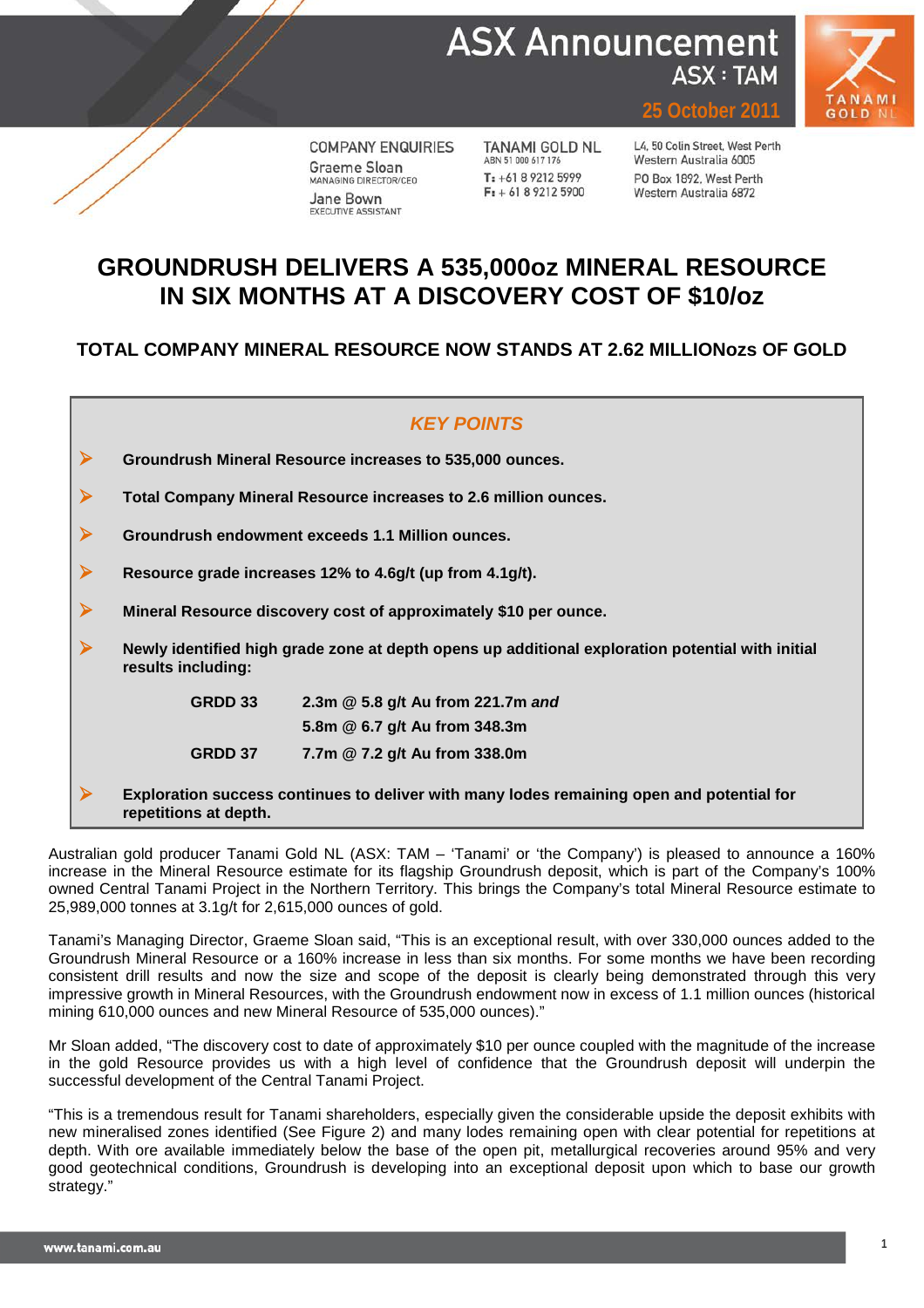Since early 2011 when the Company commenced drilling at Groundrush, a total of 38 holes have been drilled into the deposit, with all holes intersecting the targeted mineralisation and most returning very strong grades and widths. A fourth phase of drilling which commenced during September 2011 comprises infill and extensional drill holes designed to confirm a number of high grade ore zones and further extend the Resource. The additional holes will also provide improved geological understanding of the mineralised system beneath and down plunge of known lodes.

### **Mineral Resource Update - Groundrush**

A new Mineral Resource estimate of 3.6Mt @ 4.6g/t Au for 535,000 ounces of gold (see Table 1a and Figure 2) has been completed for the Groundrush deposit at the Central Tanami Project for inclusion in the Central Tanami Project Feasibility Study. This upgrade has resulted in a 160% increase in contained ounces and has increased the confidence of the mineralisation outlined in the inaugural estimate released on 31 March 2011 (see Table 1b and Figure 1).

Of particular note is the increase in the estimated grade of the deposit from 4.1g/t Au to 4.6g/t Au (a 12% increase). The striking similarity in tenor of this grade with the recovered grade of ore previously mined in the open pit provides a high level of confidence in the grade interpolation methodology used in the Resource estimate.

Multiple 'stacked' lodes remain open at depth and down plunge of the identified mineralisation. There appears huge scope to further delineate mineralised envelopes away from the intersections that comprise the current Mineral Resource (see Figure 2).

An Ore Reserve statement is currently being developed which will be incorporated into the Central Tanami Project Feasibility Study.

### **Groundrush Deposit**

The Groundrush deposit is hosted within a thick fractionated dolerite unit and is located approximately 40 kilometres north-east of the Central Tanami Project treatment plant. The deposit consists of multiple south plunging zones of mineralisation, two footwall zones of mineralisation and a set of shallow dipping high grade zones of mineralisation.

Recent drilling has identified a new zone of high grade mineralisation at depth (see Figure 2). Recent assay results from holes GRDD21, GRDD33, GRDD34, GRDD37, GRDD38 and GRDD39 have all returned excellent gold intervals including:

### **Newly identified zone at depth:**

| 2.3m @ 5.8 g/t Au from 221.7m and<br>GRDD 33 |
|----------------------------------------------|
|----------------------------------------------|

- **5.8m @ 6.7 g/t Au from 348.3m**
- **GRDD 37 7.7m @ 7.2 g/t Au from 338.0m**

**Also** 

- **GRDD21 11.0m @ 4.1 g/t Au from 251.0m**
- **GRDD34 6.5m @ 4.9 g/t Au from 64.5m**
- **GRDD38 7.0m @ 4.1 g/t Au from 375.0m**
- **GRDD39 19.0m @ 4.1 g/t Au from 414.0m (deepest Tanami Gold intercept)**

Following the latest drill results and the growth in Mineral Resources (compare Resources depicted in Figure 1 as at 31 March 2011 and the Resources in Figure 2 as at 30 September 2011), the Groundrush deposit remains the focus of the Central Tanami geological team. An RC drill rig is expected to arrive on site later in the December 2011 Quarter to also test a number of deposits adjacent to and south of the Central Tanami treatment plant. A comprehensive regional exploration program planned to start early in the new year is also being developed to test a number of the higher priority greenfields targets identified from recent desk top studies.

**Graeme Sloan Managing Director**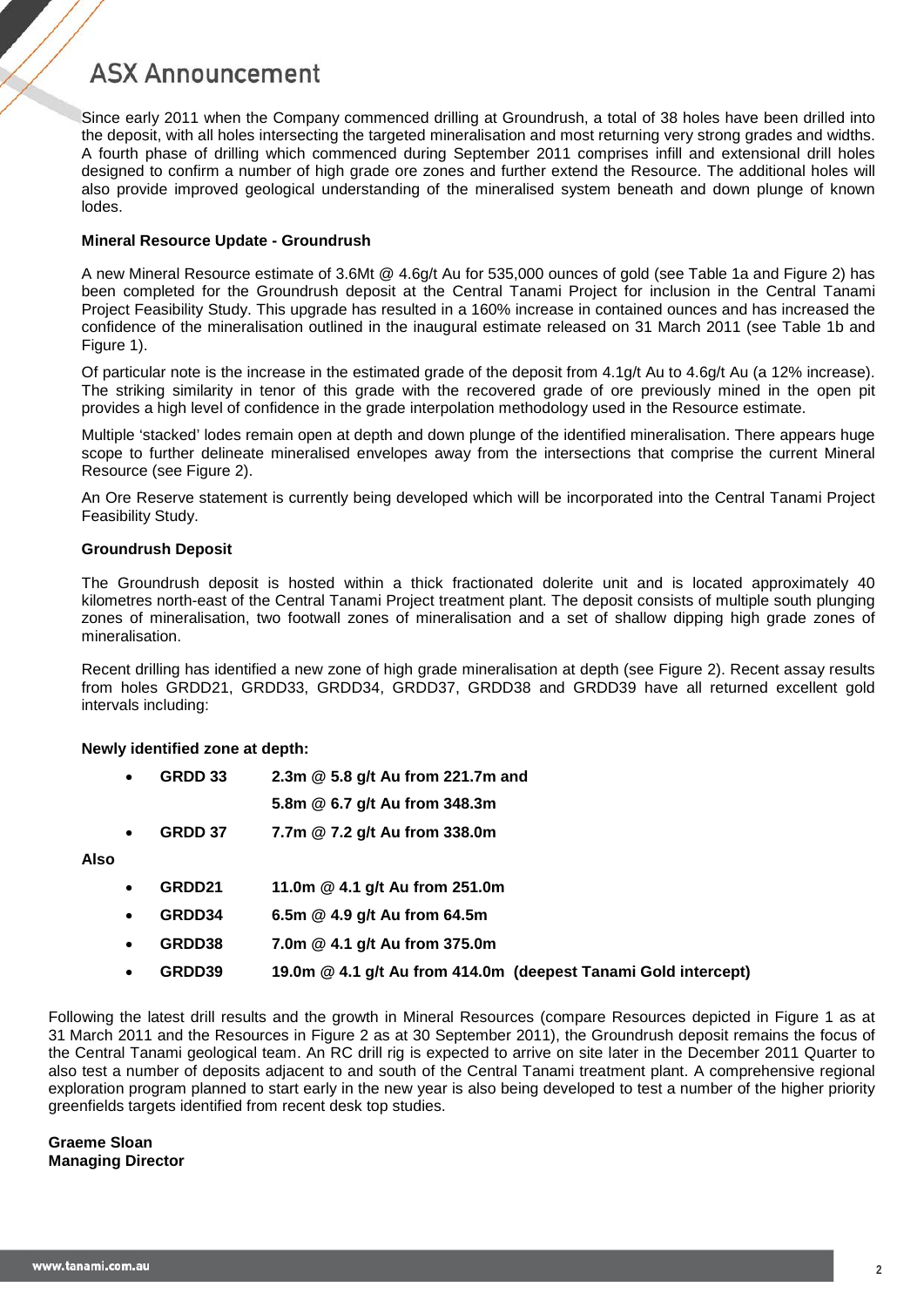### **Tanami Gold NL Overview**

Tanami Gold NL is a Perth-based gold exploration and production company.

The Company is in production at its Western Tanami Operations, which comprises two mining centres, the Coyote underground mine and the Bald Hill open pit operations, both of which feed into the centrally located 350,000 tonnes per annum Western Tanami treatment facility.

In March 2010, the Company acquired the Central Tanami Project from Newmont Asia Pacific. The Central Tanami Project is the subject of a Feasibility Study which is expected to be completed later this year. When in production the Central Tanami Project will significantly add to the Company's production profile and will complement the Company's existing production base at the Western Tanami Operations. An extensive drill program is currently underway at the Central Tanami Project with the main focus being Mineral Resource delineation at the Groundrush deposit.

The Company also has exposure to over  $34,000 \text{ km}^2$  of prospective ground adjacent to and surrounding the Western Tanami Operation and Central Tanami Project, through its 100% owned tenements and its strategic shareholding in ABM Resources NL.

Tanami Gold NL has current Mineral Resources of 2.6 million ounces of gold and over 400,000 ounces of gold Ore Reserves which will underpin the Company's long term growth and transition into a mid-tier gold producer.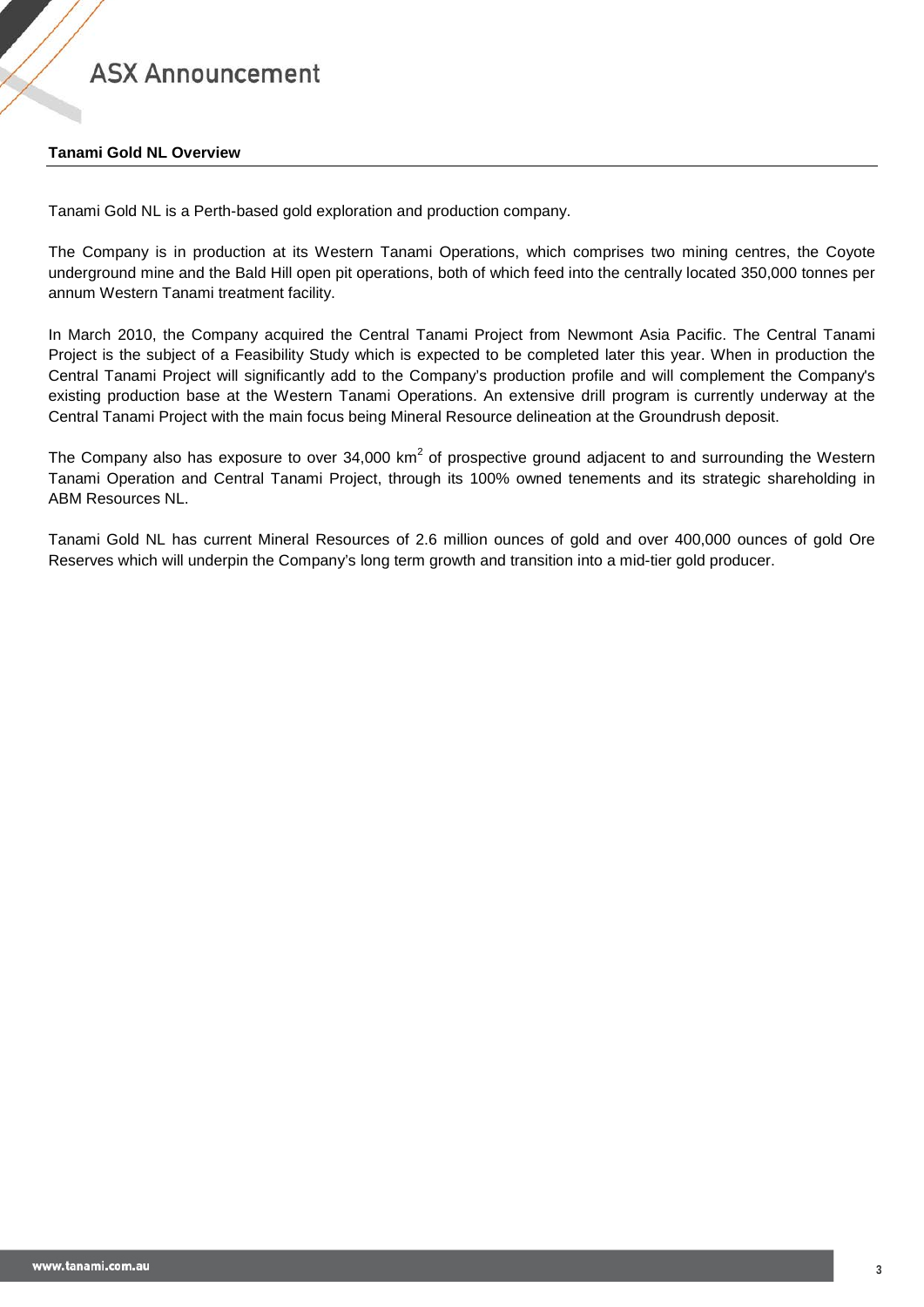| <b>Classification</b> | <b>Tonnes</b> | Grade<br>$(g/t \text{ Au})$ | <b>Ounces</b> |
|-----------------------|---------------|-----------------------------|---------------|
| <b>Measured</b>       | 500,000       | 4.1                         | 66,000        |
| <b>Indicated</b>      | 995,000       | 4.3                         | 136,000       |
| <b>Inferred</b>       | 2,101,000     | 4.9                         | 333,000       |
| <b>Total</b>          | 3,596,000     | 4.6                         | 535,000       |

### **Table 1a – Groundrush Deposit – Mineral Resource as at 30 September 2011**

#### **Notes to accompany Table 1a**

1. Tonnes and ounces of gold are rounded to the nearest thousand and grade is rounded to the nearest 0.1g/t Au. Rounding may affect tallies. 2. Resources reported above 1.0g/t Au block model grade

### **Table 1b – Groundrush Deposit – Mineral Resource as at 31 March 2011**

| <b>Classification</b> | Tonnes    | Grade<br>(g/t Au) | <b>Qunces</b> |  |
|-----------------------|-----------|-------------------|---------------|--|
| <b>Measured</b>       |           |                   |               |  |
| <b>Indicated</b>      | 884,000   | 3.7               | 105,000       |  |
| <b>Inferred</b>       | 650,000   | 4.7               | 98,000        |  |
| <b>Total</b>          | 1,534,000 | 4.1               | 203,000       |  |

#### **Notes to accompany Table 1b**

1. Tonnes and ounces of gold are rounded to the nearest thousand and grade is rounded to the nearest 0.1g/t Au. Rounding may affect tallies.

2. Resources reported above 0.7g/t block model grade.

### **Table 2: Significant intersections from recent Groundrush diamond drilling (this announcement)**

| Hole ID          | <b>Collar</b><br>Easting | Collar<br><b>Northing</b> | Collar<br><b>RL</b> | Collar<br><b>Dip</b> | Collar<br><b>Azimuth</b> | <b>Max</b><br><b>Depth</b> | <b>Metres</b><br><b>From</b> | <b>Metres</b><br>To | <b>Interval</b><br><b>Width</b> | Grade<br>g/t Au |
|------------------|--------------------------|---------------------------|---------------------|----------------------|--------------------------|----------------------------|------------------------------|---------------------|---------------------------------|-----------------|
| GRDD21           | 603802                   | 7820422                   | 424                 | $-60$                | 50                       | 293                        | 251.0                        | 262.0               | 11.0                            | 4.1             |
| GRDD33<br>603771 | 7820394                  | 424                       | $-65$               | 50                   | 387                      | 221.7                      | 224.0                        | 2.3                 | 5.8                             |                 |
|                  |                          |                           |                     |                      |                          |                            | 348.3                        | 354.1               | 5.8                             | 6.7             |
| GRDD34           | 603976                   | 7820338                   | 358                 | $-60$                | 50                       | 174                        | 64.5                         | 71.0                | 6.5                             | 4.9             |
| GRDD36           | 603985                   | 7819925                   | 422                 | $-52$                | 45                       | 363                        | 249.3                        | 259.0               | 9.7                             | 3.2             |
| GRDD37           | 603771                   | 7820394                   | 424                 | $-58$                | 32                       | 372                        | 338.0                        | 345.7               | 7.7                             | 7.2             |
| GRDD38           | 603775                   | 7820167                   | 420                 | $-50$                | 48                       | 447                        | 375.0                        | 382.0               | 7.0                             | 4.1             |
| GRDD39           | 603815                   | 7820068                   | 420                 | $-51$                | 45                       | 470                        | 414.0                        | 433.0               | 19.0                            | 4.1             |

#### **Notes to accompany Table 2**

1. Collar Northing, Easting and Azimuth are all in MGA Grid coordinates. Collar RL is relative to AHD. Collar coordinates may vary upon final survey.

- 2. Analyses by 50g fire assay with AAS finish of half diamond core samples.<br>3. No cutting of grades has been applied. Assays are rounded to nearest 0.1
- 3. No cutting of grades has been applied. Assays are rounded to nearest 0.1g/t.<br>4. Significant intersections are greater than 1.0g/t with maximum 2 metres interr
- 4. Significant intersections are greater than 1.0g/t with maximum 2 metres internal dilution.<br>5. Intervals are all down hole length

Intervals are all down hole length.

*The information in this report that relates to Mineral Resource Estimation, Geological Data and Exploration Results is based on information compiled by Mr Michael Thomson, a full time employee and Senior Resource Geologist of Tanami Gold NL. Mr Thomson is a member of the Australasian*  Institute of Mining and Metallurgy and has sufficient experience which is relevant to the style of mineralisation and type of deposit under consideration to qualify as a Competent Person as defined in the December 2004 edition of the Australasian Code for Reporting of Exploration Results, Mineral *Resources and Ore Reserves (JORC Code). Mr Thomson consents to the inclusion in this report of the matters based on his information in the form and context in which they appear.*

*This announcement contains certain statements which constitute "forward looking statements". Such statements are only predictions and are subject*  to inherent risks and uncertainties which could cause actual values, results, performance achievements to differ materially from those expressed, *implied or projected in any forward-looking statement. No representation or warranty, expressed or implied, is made by Tanami Gold NL that material contained in this announcement will be achieved or proved correct.*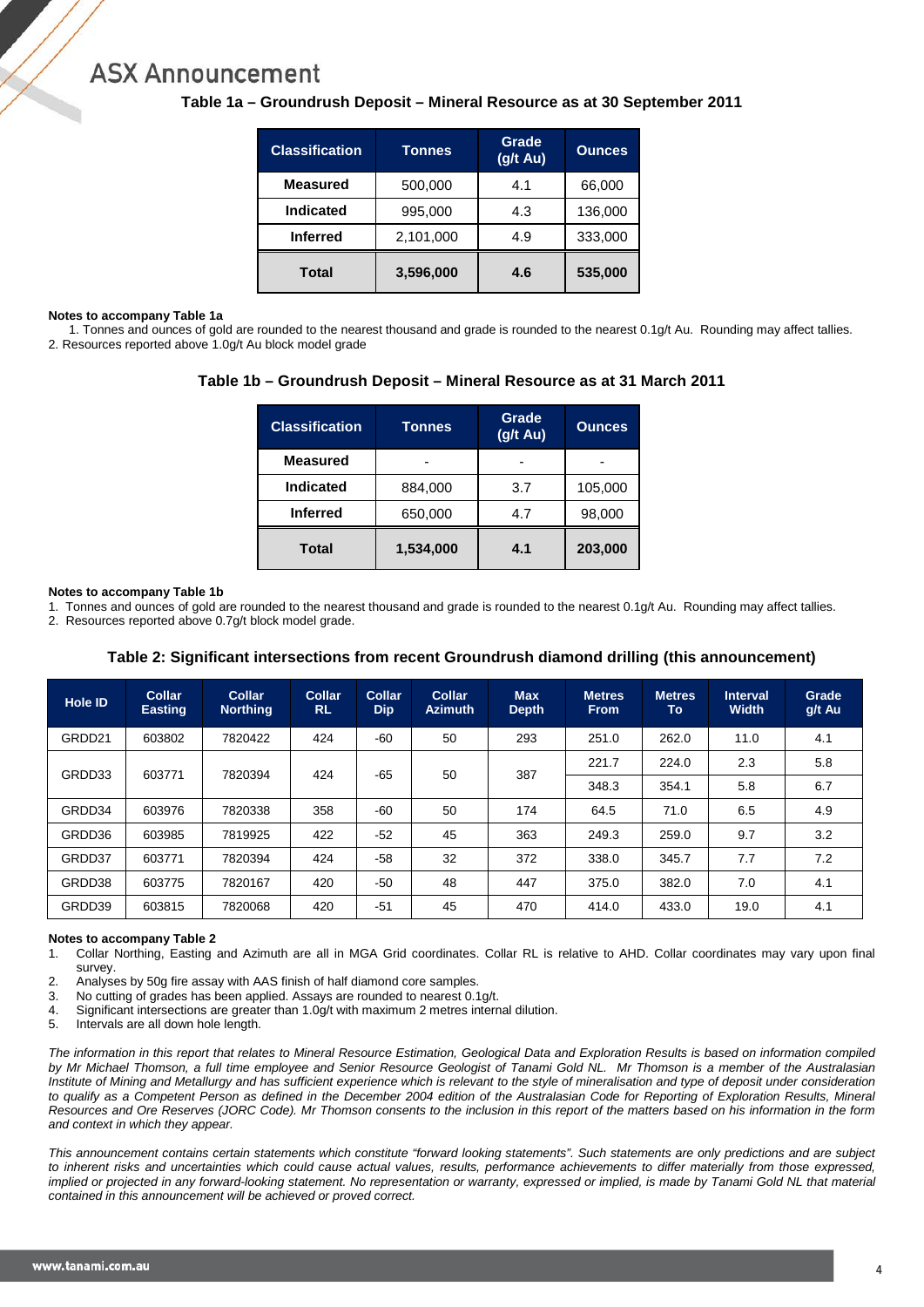

### **Figure 1 – Groundrush Deposit – 3D Mineral Resource Block Model as at 31 March 2011**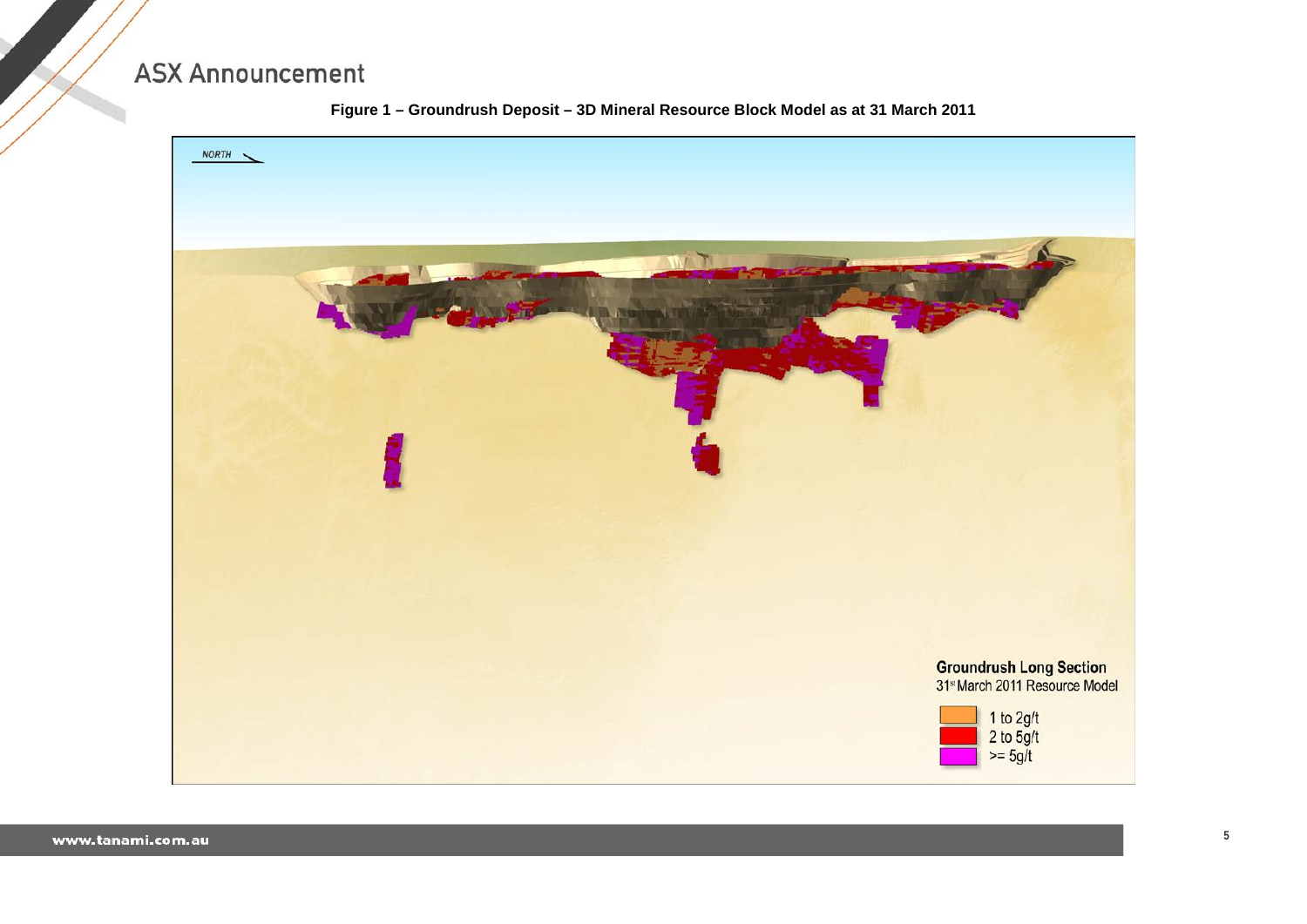

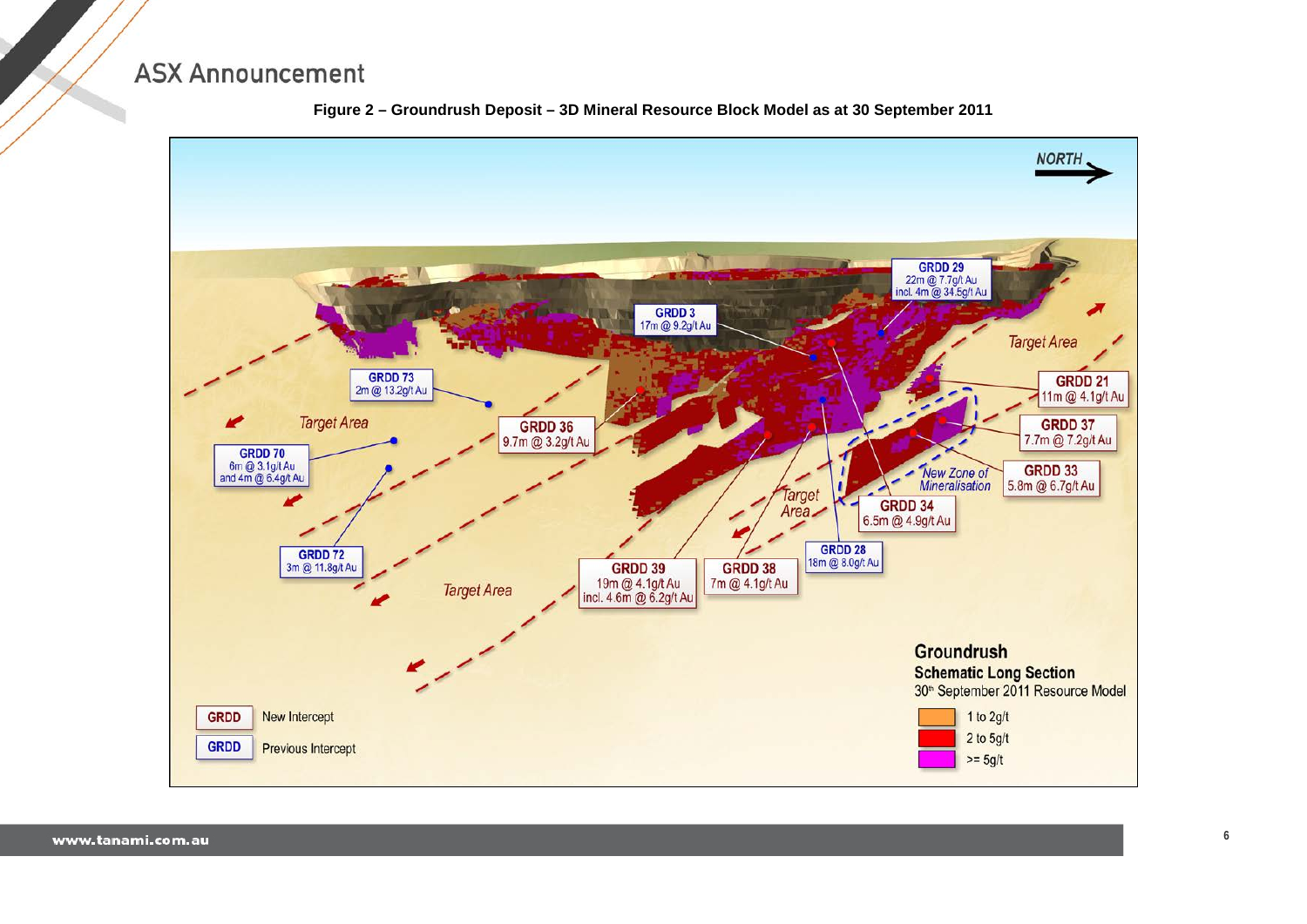|                        | <b>Reserve Category</b> |               |               |               |                 |               |               |       |               |  |  |  |  |
|------------------------|-------------------------|---------------|---------------|---------------|-----------------|---------------|---------------|-------|---------------|--|--|--|--|
| <b>Project</b>         |                         | <b>Proven</b> |               |               | <b>Probable</b> |               | <b>Total</b>  |       |               |  |  |  |  |
|                        | Tonnes                  | Grade         | <b>Ounces</b> | <b>Tonnes</b> | Grade           | <b>Ounces</b> | <b>Tonnes</b> | Grade | <b>Ounces</b> |  |  |  |  |
| WT                     | 84,100                  | 10.5          | 28,500        | 692,600       | 4.7             | 104,400       | 776,700       | 5.3   | 132,900       |  |  |  |  |
| СT                     | 355,000                 | 5.5           | 62,400        | 1,689,000     | 2.9             | 159,000       | 2,044,000     | 3.4   | 221.300       |  |  |  |  |
| <b>Sub Total</b>       | 439,100                 | 6.4           | 90,900        | 2,381,600     | 3.7             | 263,400       | 2,820,700     | 3.9   | 354,200       |  |  |  |  |
| CТ<br><b>Stockpile</b> | 1,700,000               | 0.9           | 48.000        |               |                 |               | 1,700,000     | 0.9   | 48,000        |  |  |  |  |
| Total                  | 2,139,100               | 2.0           | 138.900       | 2,381,600     | 3.7             | 263,400       | 4,520,700     | 2.8   | 402,200       |  |  |  |  |

### **Table 3: Total Tanami Gold NL Ore Reserves as at 31 March 2011**

#### **Notes to accompany Table 3**

1. WT is Western Tanami and CT is Central Tanami<br>2 These Ore reserves have been compiled by Mr Po

2. These Ore reserves have been compiled by Mr Peter Lock (MAusIMM), of Mining Plus Pty Ltd, Mr Brad Evans (MAusIMM), of Mining Plus Pty Ltd, Mr Colin McVie (MAusIMM), of Mining Plus Pty Ltd, Mr Bill Makar, Consultant Geologist – Tanami Gold NL, and Mr Peter Clifford, of MineMap Pty Ltd. Mr Lock, Mr Evans, Mr McVie, Mr Makar and Mr Clifford have sufficient experience which is relevant to the style of mineralisation and type of deposit under consideration and to the activity which they have undertaken as a Competent Person as defined in the 2004 Edition of the Australasian Code of Reporting for Exploration Results, Mineral Resources and Ore reserves (the JORC Code) 2004 edition. Mr Lock, Mr Evans, Mr McVie, Mr Makar and Mr Clifford consent to the inclusion in this report of the matters based on their information in the form and context in which it appears.

### **Table 4: Tanami Gold NL Mineral Resources as at 30 September 2011**

|                        | <b>Resource Category</b> |       |               |                  |       |               |                 |       |               |               |       |               |  |  |
|------------------------|--------------------------|-------|---------------|------------------|-------|---------------|-----------------|-------|---------------|---------------|-------|---------------|--|--|
| Project                | <b>Measured</b>          |       |               | <b>Indicated</b> |       |               | <b>Inferred</b> |       |               | <b>Total</b>  |       |               |  |  |
|                        | <b>Tonnes</b>            | Grade | <b>Ounces</b> | Tonnes           | Grade | <b>Ounces</b> | <b>Tonnes</b>   | Grade | <b>Ounces</b> | <b>Tonnes</b> | Grade | <b>Ounces</b> |  |  |
| <b>WT</b>              | 497.000                  | 5.5   | 88,000        | 1.214.000        | 6.5   | 255.000       | 1,393,000       | 4.3   | 194.000       | 3,012,000     | 5.4   | 538,000       |  |  |
| CТ                     | 6,755,000                | 3.0   | 645.000       | 8,016,000        | 2.7   | 699,000       | 6,505,000       | 3.3   | 686,000       | 21,277,000    | 3.0   | 2,031,000     |  |  |
| <b>Sub Total</b>       | 7,252,000                | 8.5   | 733.000       | 9,230,000        | 9.3   | 954,000       | 7,898,000       | 7.6   | 880,000       | 24,289,000    | 8.4   | 2,569,000     |  |  |
| CТ<br><b>Stockpile</b> | 1,700,000                | 0.9   | 48,000        |                  |       |               |                 |       |               | ,700,000      | 0.9   | 48,000        |  |  |
| Total                  | 8,952,000                | 2.7   | 781,000       | 9,230,000        | 3.2   | 954,000       | 7,898,000       | 3.5   | 880,000       | 25,989,000    | 3.1   | 2,617,000     |  |  |

#### **Notes to accompany Table 4**

1. WT is Western Tanami and CT is Central Tanami<br>2. Resource estimations completed using MineMap

- 2. Resource estimations completed using MineMap, Vulcan and Micromine software packages comprising a combination of ellipsoidal inverse distance and ordinary kriging grade interpolation methods.
- 3. Grade estimation was constrained to material within >0.7g/t mineralisation outlines.
- 4. Variable gold assay top cuts were applied based on geostatistical parameters and historical production reconciliation.<br>5. Resources reported above 0.7q/t block model grade.
- 5. Resources reported above 0.7g/t block model grade<br>6. Stockpile figures from previously reported Otter Gold
- 6. Stockpile figures from previously reported Otter Gold Mines NL 2001 Mineral Resource estimate less recorded treatment by Newmont Asia Pacific.
- 7. Tonnes and ounces rounded to the nearest thousand and grade rounded to 0.1g/t. Rounding may affect tallies.
- 8. The information in this report pertaining to Mineral Resources for the Central Tanami Project was compiled by Mr Bill Makar (MAusIMM), Consultant Geologist – Tanami Gold NL, Mr Michael Thomson (MAusIMM), Resource Geologist for Tanami Gold NL, Mr Steven Nicholls (MAIG), former Senior Geologist for Tanami Gold NL, Mrs Claire Hillyard (MAusIMM), Contract Geologist for Tanami Gold NL and Mr Peter Ball (MAusIMM), Director of Datageo Geological Consultants. Mr Makar, Mr Thomson, Mr Nicholls, Mrs Hillyard and Mr Ball have sufficient experience which is relevant to the style of mineralisation and type of deposit under consideration to qualify as Competent Persons as defined in the December 2004 edition of the Australasian Code for Reporting of Exploration Results, Mineral Resources and Ore Reserves (JORC Code). Mr Makar, Mr Nicholls, Mrs Hillyard and Mr Ball consent to the inclusion in this report of the matters based on their information in the form and context in which it appears.
- 9. The Western Tanami Resource figure stated has not been depleted for combined Coyote mine production of 41,467 ounces during the period 1 July 2010 30th September 2011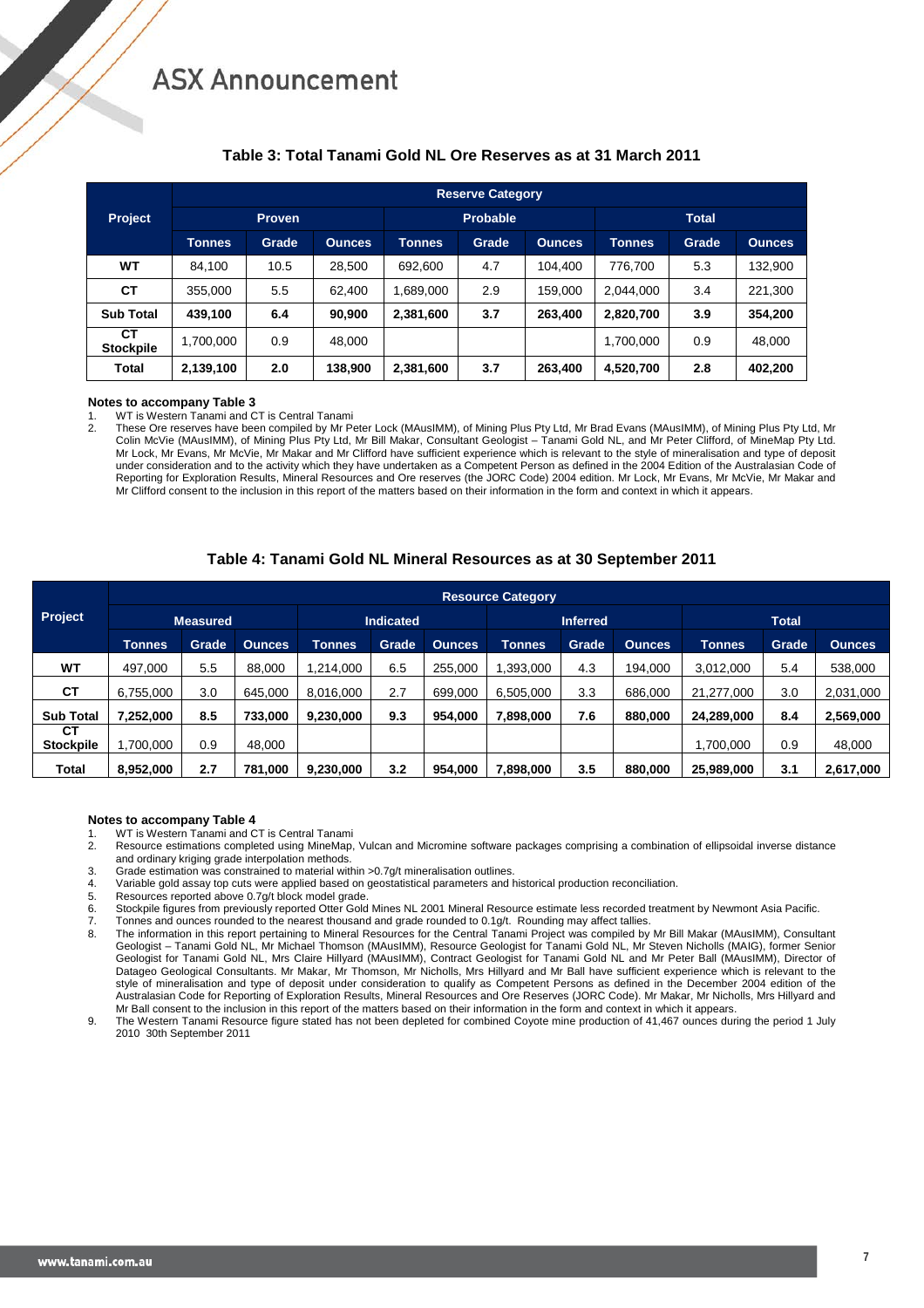### **Table 5: Tanami Gold NL Mineral Resources as at 31 March 2011**

|                               |                 | <b>Resource Category</b> |               |                  |       |               |                 |       |               |               |       |               |  |  |  |
|-------------------------------|-----------------|--------------------------|---------------|------------------|-------|---------------|-----------------|-------|---------------|---------------|-------|---------------|--|--|--|
| Project                       | <b>Measured</b> |                          |               | <b>Indicated</b> |       |               | <b>Inferred</b> |       |               | <b>Total</b>  |       |               |  |  |  |
|                               | <b>Tonnes</b>   | Grade                    | <b>Ounces</b> | <b>Tonnes</b>    | Grade | <b>Ounces</b> | <b>Tonnes</b>   | Grade | <b>Ounces</b> | <b>Tonnes</b> | Grade | <b>Ounces</b> |  |  |  |
| <b>WT</b>                     | 260.000         | 9.5                      | 79.700        | .478.000         | 5.9   | 281.000       | 1.380.000       | 4.4   | 194.000       | 3,119,000     | 5.5   | 554,700       |  |  |  |
| <b>CT</b>                     | 6,255,000       | 2.9                      | 579.000       | 7,905,000        | 2.6   | 668,000       | 5,054,000       | 2.8   | 451,000       | 19,215,000    | 2.8   | ,699,000      |  |  |  |
| <b>Sub Total</b>              | 6,515,000       | 3.1                      | 658.700       | 9,383,000        | 3.1   | 949.000       | 6.434.000       | 3.1   | 645.000       | 22,334,000    | 3.1   | 2,253,700     |  |  |  |
| <b>CT</b><br><b>Stockpile</b> | 1,700,000       | 0.9                      | 48,000        |                  |       |               |                 |       |               | 1,700,000     | 0.9   | 48,000        |  |  |  |
| Total                         | 8,215,000       | 2.7                      | 706,700       | 9,383,000        | 3.1   | 949,000       | 6,434,000       | 3.1   | 645.000       | 24,034,000    | 3.0   | 2,301,700     |  |  |  |

## **Notes to accompany Table 5**<br>**1** Resource estimations comp

- 1. Resource estimations completed using MineMap, Vulcan and Micromine software packages comprising a combination of ellipsoidal inverse distance and ordinary kriging grade interpolation methods.
- 
- 2. Grade estimation was constrained to material within >0.7g/t mineralisation outlines.<br>3. Variable gold assay top cuts were applied based on geostatistical parameters and h 3. Variable gold assay top cuts were applied based on geostatistical parameters and historical production reconciliation.<br>4. Resources reported above 0.70/t block model grade
- Resources reported above 0.7g/t block model grade.
- 5. Stockpile figures from previously reported Otter Gold Mines NL 2001 Mineral Resource estimate less recorded treatment by Newmont Asia Pacific.
- 6. Tonnes and ounces rounded to the nearest thousand and grade rounded to 0.1g/t. Rounding may affect tallies.
- 7. The information in this report pertaining to Mineral Resources for the Central Tanami Project was compiled by Mr Bill Makar (MAusIMM), Consultant Geologist – Tanami Gold NL, Mr Michael Thomson (MAusIMM), Resource Geologist for Tanami Gold NL, Mr Steven Nicholls (MAIG), former Senior Geologist for Tanami Gold NL, Mrs Claire Hillyard (MAusIMM), Contract Geologist for Tanami Gold NL and Mr Peter Ball (MAusIMM), Director of Datageo Geological Consultants. Mr Makar, Mr Thomson, Mr Nicholls, Mrs Hillyard and Mr Ball have sufficient experience which is relevant to the style of mineralisation and type of deposit under consideration to qualify as Competent Persons as defined in the December 2004 edition of the Australasian Code for Reporting of Exploration Results, Mineral Resources and Ore Reserves (JORC Code). Mr Makar, Mr Nicholls, Mrs Hillyard and Mr Ball consent to the inclusion in this report of the matters based on their information in the form and context in which it appears.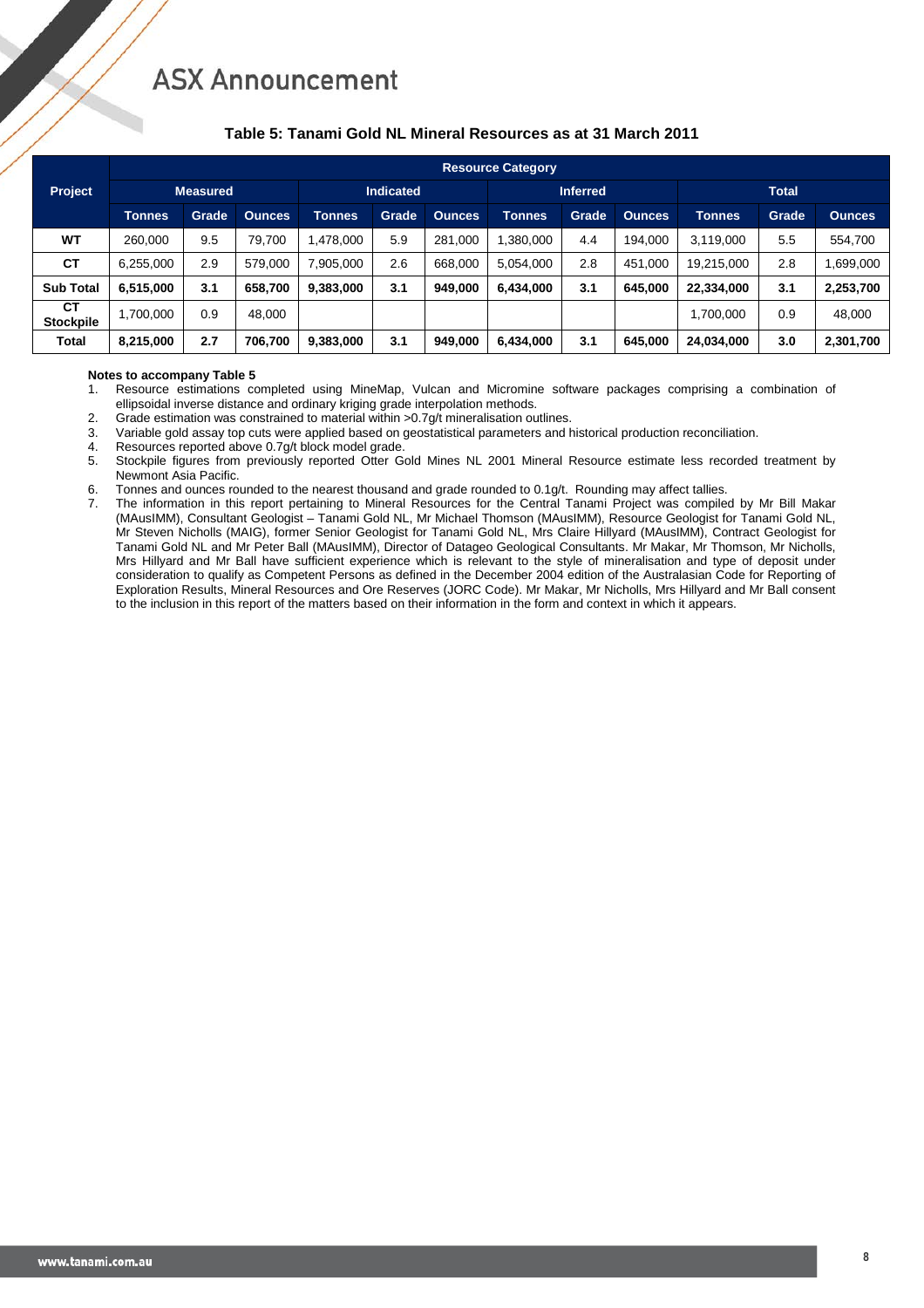| Table 6: Significant intersections from Groundrush diamond drilling |  |
|---------------------------------------------------------------------|--|
| (Previously reported and including latest results)                  |  |

| <b>Hole ID</b>    | <b>Collar</b><br><b>Easting</b> | <b>Collar</b><br><b>Northing</b> | <b>Collar</b><br>RL | <b>Collar</b><br><b>Dip</b> | <b>Collar</b><br><b>Azimuth</b> | <b>Hole</b><br><b>Depth</b> | <b>Depth</b><br><b>From</b> | <b>Depth</b><br><b>To</b> | Interval<br><b>Width</b> | Grade<br>g/t Au |        |
|-------------------|---------------------------------|----------------------------------|---------------------|-----------------------------|---------------------------------|-----------------------------|-----------------------------|---------------------------|--------------------------|-----------------|--------|
| GRDD1             | 603980                          | 7819851                          | 420                 | -57                         | 50                              | 447.7                       | 346.5                       | 349.1                     | 2.6                      | $13.8*$         |        |
|                   |                                 |                                  |                     |                             |                                 |                             | 235.5                       | 244.0                     | 8.5                      | 5.3             |        |
| GRDD <sub>2</sub> | 603856.7                        | 7820236                          | 420                 | -48                         | 50                              | 333.8                       | Inc 239.5                   | 243.0                     | 3.5                      | 8.1             |        |
|                   |                                 |                                  |                     | -60                         |                                 |                             | 198.0                       | 214.0                     | 16.0                     | 9.7             |        |
| GRDD 3            | 603859                          | 7820309                          | 420                 |                             | 74                              | 267.7                       | Inc 198.0                   | 199.7                     | 1.7                      | 64.6            |        |
|                   |                                 |                                  |                     |                             |                                 |                             | Inc 207.0                   | 214.0                     | 7.0                      | 5.8             |        |
|                   |                                 |                                  |                     |                             |                                 |                             |                             | 243.1                     | 291.0                    | 47.9            | $3.2*$ |
| GRDD4             |                                 |                                  |                     |                             |                                 | 309.9                       | Inc 243.1                   | 255.9                     | 12.8                     | 2.6             |        |
|                   | 603888                          | 7820109                          | 420                 | -48                         | 59                              |                             | Inc 259.2                   | 291.0                     | 31.8                     | 3.8             |        |
|                   |                                 |                                  |                     |                             |                                 |                             | 303.0                       | 304.9                     | 1.9                      | 5.1             |        |
|                   |                                 |                                  |                     |                             |                                 |                             | 188.5                       | 209.4                     | 20.9                     | 3.5             |        |
| GRDD6             | 603871                          | 7820313                          | 420                 | -48                         | 48                              | 276.6                       | Inc 196.6                   | 203.0                     | 6.4                      | 5.4             |        |
|                   |                                 |                                  |                     |                             |                                 |                             | 225.1                       | 231.0                     | 5.9                      | 3.2             |        |
| GRDD7             |                                 |                                  |                     |                             |                                 |                             | 275.3                       | 295.7                     | 20.4                     | $3.1*$          |        |
|                   | 603853                          | 7820102                          |                     | $-48$                       | 56                              | 420.8                       | Inc 275.3                   | 276.8                     | 1.5                      | 16.9            |        |
|                   |                                 |                                  | 420                 |                             |                                 |                             | 302.0                       | 303.3                     | 1.3                      | 7.9             |        |
|                   |                                 |                                  |                     |                             |                                 |                             | 307.0                       | 319.0                     | 12.0                     | 4.5             |        |
|                   |                                 |                                  |                     |                             | 48                              |                             | 170.0                       | 173.2                     | 3.2                      | 2.8             |        |
|                   |                                 |                                  |                     |                             |                                 |                             | 183.9                       | 188.2                     | 4.3                      | 159.5*          |        |
| GRDD8             |                                 | 7820310                          | 420                 | -55                         |                                 | 336.5                       | Inc 185.0                   | 187.0                     | 2.0                      | 341.6           |        |
|                   | 603866                          |                                  |                     |                             |                                 |                             | 224.4                       | 235.6                     | 11.2                     | 3.7             |        |
|                   |                                 |                                  |                     |                             |                                 |                             | 239.0                       | 245.8                     | 6.8                      | 53.2            |        |
|                   |                                 |                                  |                     |                             |                                 |                             | 273.0                       | 278.0                     | 5.0                      | 7.1             |        |
| GRDD9             | 603830                          | 7820352                          | 420                 | $-53$                       | 47                              | 325.0                       | 225.9                       | 230.8                     | 4.9                      | 3.7             |        |
| GRDD10            | 603869                          | 7820379                          | 420                 | $-53$                       | 47                              | 420.6                       | 182.5                       | 184.2                     | 2.2                      | 5.8             |        |
|                   |                                 |                                  |                     |                             |                                 |                             | 239.0                       | 245.2                     | 6.2                      | 3.0             |        |
|                   |                                 |                                  |                     |                             |                                 |                             | 251.0                       | 266.8                     | 15.8                     | 2.0             |        |
| GRDD11            | 603867                          | 7820179                          | 420                 | $-50$                       | 52                              | 408.7                       | Inc 262.0                   | 266.8                     | 4.8                      | 3.8             |        |
|                   |                                 |                                  |                     |                             |                                 |                             | 311.0                       | 322.2                     | 11.2                     | 3.7             |        |
|                   |                                 |                                  |                     |                             |                                 |                             | Inc 311.0                   | 315.0                     | 4.0                      | 6.8             |        |
|                   |                                 |                                  |                     |                             |                                 |                             | 289.4                       | 309.0                     | 19.6                     | 3.0             |        |
| GRDD13            | 603862                          | 7820146                          | 420                 | $-50$                       | 49                              | 415.9                       | Inc 291.0                   | 294.5                     | 3.5                      | 7.1             |        |
|                   |                                 |                                  |                     |                             |                                 |                             | Inc 302.9                   | 306.0                     | 3.1                      | 4.6             |        |
|                   |                                 |                                  |                     |                             |                                 |                             | 331.5                       | 337.9                     | 6.4                      | 5.2             |        |
| GRDD14            | 604292                          | 7819563                          | 366                 | -54                         | 52                              | 187.0                       | 88.9                        | 89.2                      | 0.3                      | 15.5            |        |
|                   |                                 |                                  |                     |                             |                                 |                             | 325.0                       | 327.4                     | 2.4                      | 6.8             |        |
| GRDD15            | 603849                          | 7820102                          | 422                 | -48                         | 46                              | 415.0                       | 363.0                       | 371.8                     | 8.8                      | 2.5             |        |
|                   |                                 |                                  |                     |                             |                                 |                             | 192.2                       | 204.9                     | 12.7                     | 15.12           |        |
| GRDD16            | 604079                          | 7820474                          | 420                 | -47                         | 235                             | 422.0                       | inc 199.0                   | 201.3                     | 2.3                      | 46.1            |        |